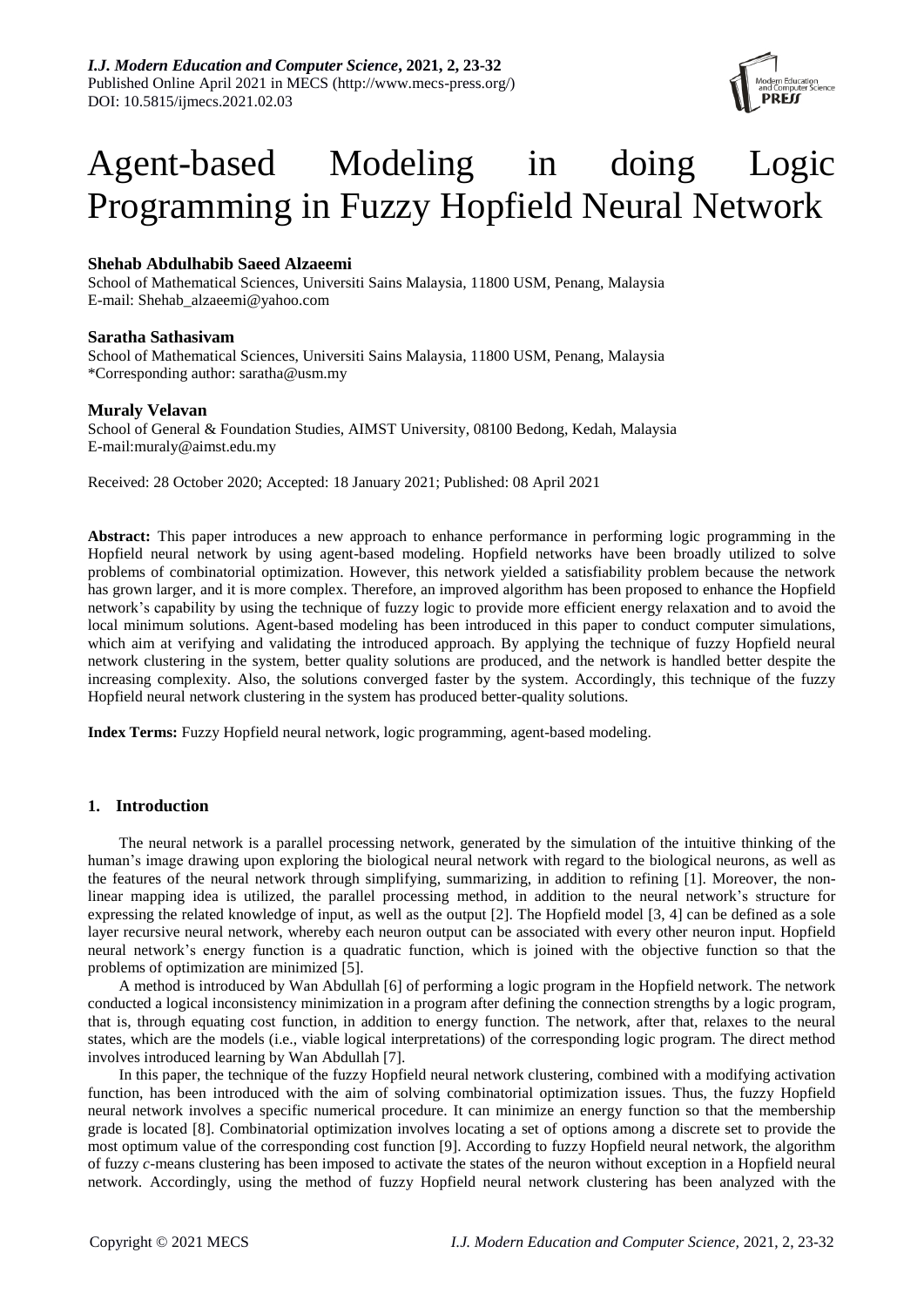modification of an activation function to fast move computation to perform the logic programming in the given Hopfield network.

Furthermore, agent-based modeling for the proposed method is introduced in this paper. In FCMHNN, a unique Hopfield network was modified with the addition of fuzzy c-means clustering approach. The energy function, then, could be swiftly converged to local minimum. Compared to the conventional technique of HNN, the introduced FCMHNN fundamental strength showed more computation efficiency because of integral corresponding structures. Based on the simulation study, FCMHNN showed that it is capable of yielding promising results compared to HNN.

In the subsequent section of the paper, the focus is placed on the Hopfield neural network. Next, the paper investigates how logic learning has been carried out in the Hopfield network followed by explaining how fuzzy logic is integrated into the Hopfield network. After that, a discussion about agent-based modeling is provided. Finally, the conclusion of the study is provided in the last section of this paper.

# **2. Hopfield Neural Network**

The Hopfield Neural Network (HNN) provides a model that simulates human memory. It has a wide range of applications in artificial intelligence, such as machine learning, associative memory, pattern recognition, optimized calculation, VLSI and parallel realization of optical devices. The Hopfield model can be defined as a sole layer recursive neural network, whereby each neuron output can be associated with every other neuron input. The Hopfield network's energy function, which is a specific quadratic function, can be connected to an objective function to reduce optimization issues.

The Hopfield network, involving *n* units, is having a couple of versions. These involve binary, in addition to the continuously valued. Consider  $v_i$  is a state or an output of *i* th unit. Regarding the binary networks,  $v_i$  denotes +1 or -1, however, regarding continuous networks,  $v_i$  denotes a specific value between 0 and 1. Consider  $w_{ij}$  is synapse weight on the connections from units *i* to *j*. According to Hopfield networks,  $w_{ij} = w_{ji}$ ,  $\forall i$ , *j* (symmetric networks), as well as  $w_{ii} = 0$ ,  $\forall i$  (i.e., no self-feedback connections). The dynamics of the network of the given binary Hopfield network involve:

$$
v_i = \text{sgn}\left(\sum_j w_{ij} v_j - threshold\right)
$$
 (1)

The energy function of the discrete Hopfield network can be provided by:

$$
E = -\frac{1}{2} \sum_{i} \sum_{j} w_{ij} v_{i} v_{j} - \sum_{j} w_{i} v_{i}
$$
 (2)

Fig.1 shows the discrete Hopfield network as the extended form of the common representation of the given Hopfield network. In Hopfield and Tank's work [3], the network can be usefully utilized to solve problems of combinatorial optimization as a content addressable memory or as an analog computer. Thus, combinatorial optimization is to locate a set of options from a given distinct set that can produce the best value of several connected cost function.



#### Fig. 1. Discrete Hopfield neural network

Because the network progresses based on the dynamics, a given energy E can be decreased only or remained unaffected at each update, which can be attributed to changing  $\Delta E$  because of the change of the output is either zero or negative. Thus, the network converged to a (local) minimum energy state. This is due to *E*, bounded below. The local minimum points in each energy landscape corresponded to prototype patterns stored at a given storage phase. This indicates that the retrieval of Hopfield network is approximately equal to the given target patterns.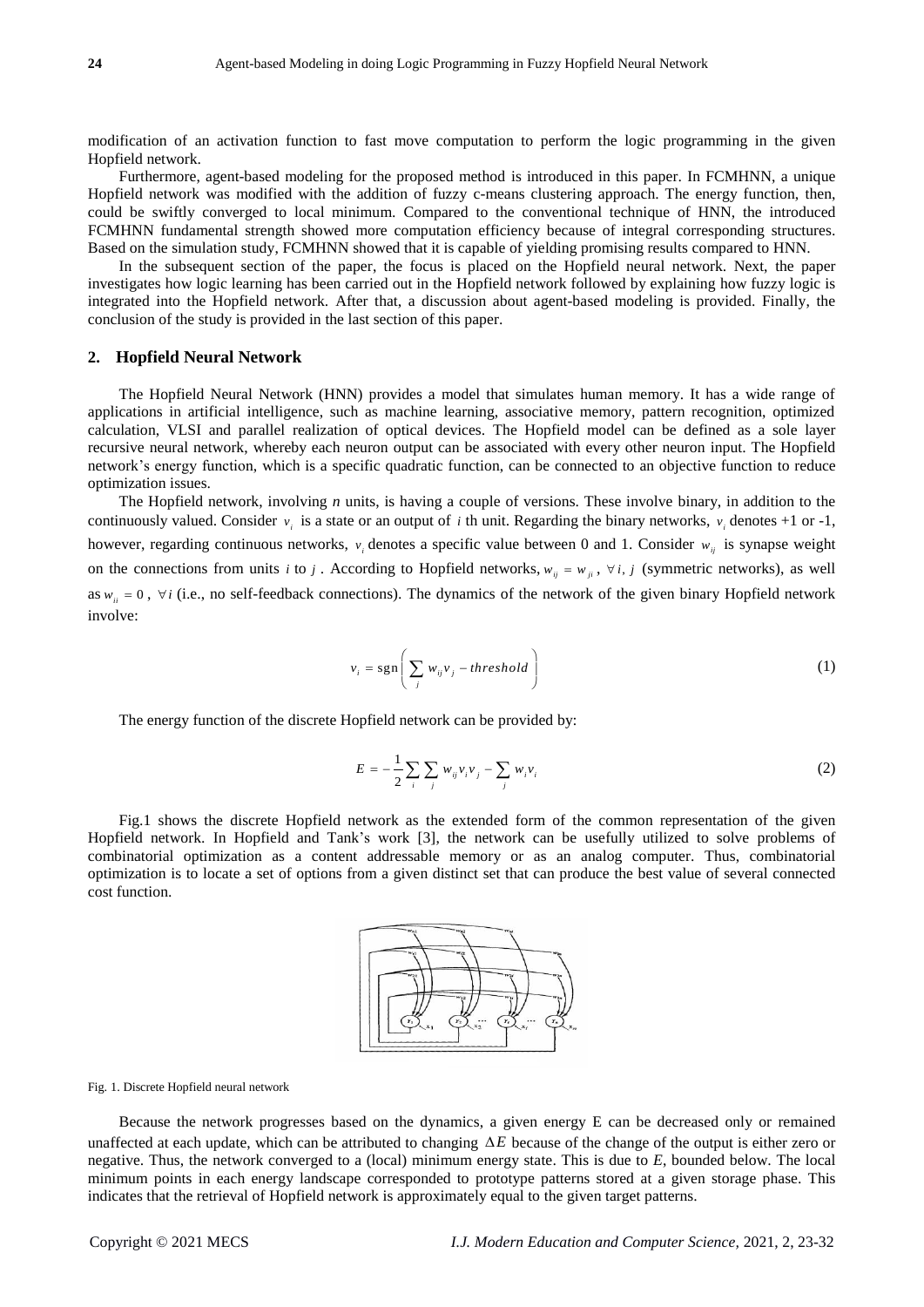#### **3. Logic Programming in Hopfield Network**

This section reviews the Little-Hopfield model [4], involving a content addressable memory standard model. The Little-Hopfield neural network [4, 6] minimizes a Lyapunov function, also known as the energy function due to obvious similarities with a physical spin network. Thus, it is useful as a content addressable memory or an analog computer for solving combinatorial type optimization problems because it always evolves in the direction that leads to lower network energy. This implies that if a combinatorial optimization problem can be formulated as minimizing the network energy, then the network can be used to find optimal (or suboptimal) solutions by letting the network evolve freely. Little dynamics are asynchronous, whereby every neuron individually updates its state. Thus, the system comprises *N* formal neurons, represented via the Ising variable  $S_i(t)$ ,  $(i = 1, 2, \dots, N)$ . The Bipolar neurons,  $S_i \in \{-1, 1\}$  following the dynamics  $S_i \to \text{sgn}(h_i)$ , whereby a local field,  $h_i = \sum_j J_{ij}^{(2)} V_j + J_i^{(1)}$ , *i* as well as *j* connect the entire neurons *N*,

 $J_{ij}^{(2)}$  signifies the connection (synaptic) strength from the given neuron *j* to the given neuron *i*, and  $-J_i$  signifies the threshold of the given neuron *i*. These are symmetric connections; they are zero-diagonal,  $J_{ij}^{(2)} = J_{ji}^{(2)}$ ,  $J_{ii}^{(2)} = 0$ .

This can monotonically decrease with energy relaxation. A further generalization of the two-neuron model contains higher-order connections, which changes "field" into:

$$
h_i = \dots + \sum_j \sum_k J_{ijk}^{(3)} S_j S_k + \sum_j J_{ij}^{(2)} S_j + J_i^{(1)}
$$
\n(3)

whereby "....." refers to the higher orders; the Lyapunov energy function is written as in the following:

$$
E = \dots - \frac{1}{3} \sum_{i} \sum_{j} \sum_{k} J_{ijk}^{(3)} S_{i} S_{j} S_{k} - \frac{1}{2} \sum_{i} \sum_{j} J_{ij}^{(2)} S_{i} S_{j} - \sum_{i} J_{i}^{(1)} S_{i}
$$
(4)

If the  $J_{ijk}^{(3)} = J_{ijk}^{(3)}$  of the *i, j, k* distinct, with [...] signifying the permutations in a given cyclic arrangement; the  $J_{ijk}^{(3)} = 0$  of any *i, j, k* equal; identical symmetry conditions are met for higher-order connections. Thus, the updating rule is provided as in the following equation:

$$
S_i(t+1) = \text{sgn}[h_i(t)] \tag{5}
$$

Logic programming has been performed in the Hopfield network following the method by Wan Abdullah.

- i) The entire clauses in the logic program are translated to the basic form of Boolean algebraic.
- ii) The neuron is initialized to each ground neuron.
- iii) The values of the synaptic strengths are initialized to zero.

iv) The cost function is calculated, which is linked to the clauses negation like  $\frac{1}{2}(1 + S_x)$  signifying the neuron's logical value *X*, whereby  $S_x$  is a neuron that is associated with *X*. Thus, the  $S_x$  value can be defined as it can carry values of 1 when *X* can be true, but -1 in case *X* can be false. A negation (i.e., the neuron *X* does not occur) is shown by  $\frac{1}{2}(1-S_x)$  and, hence, the conjunction logical connective can be obtained via multiplication. However, the disjunction

connective can be obtained via addition.

v) The synaptic strengths values are obtained via equating cost function, in addition to energy, *H.*

vi) In the end, neural networks evolve until locating minima energy and computing whether this is the wanted global solution.

# **4. Fuzzy Logic**

This work introduces the method of fuzzy Hopfield neural network clustering. The study aims to tackle logic programming in the Hopfield network. The utilized technique can be defined as a specific numerical procedure, which is used for minimizing energy function so that the membership grade is found. This technique has been widely utilized based on the Lyapunov energy function. This technique can be usefully implemented to tackle combinatorial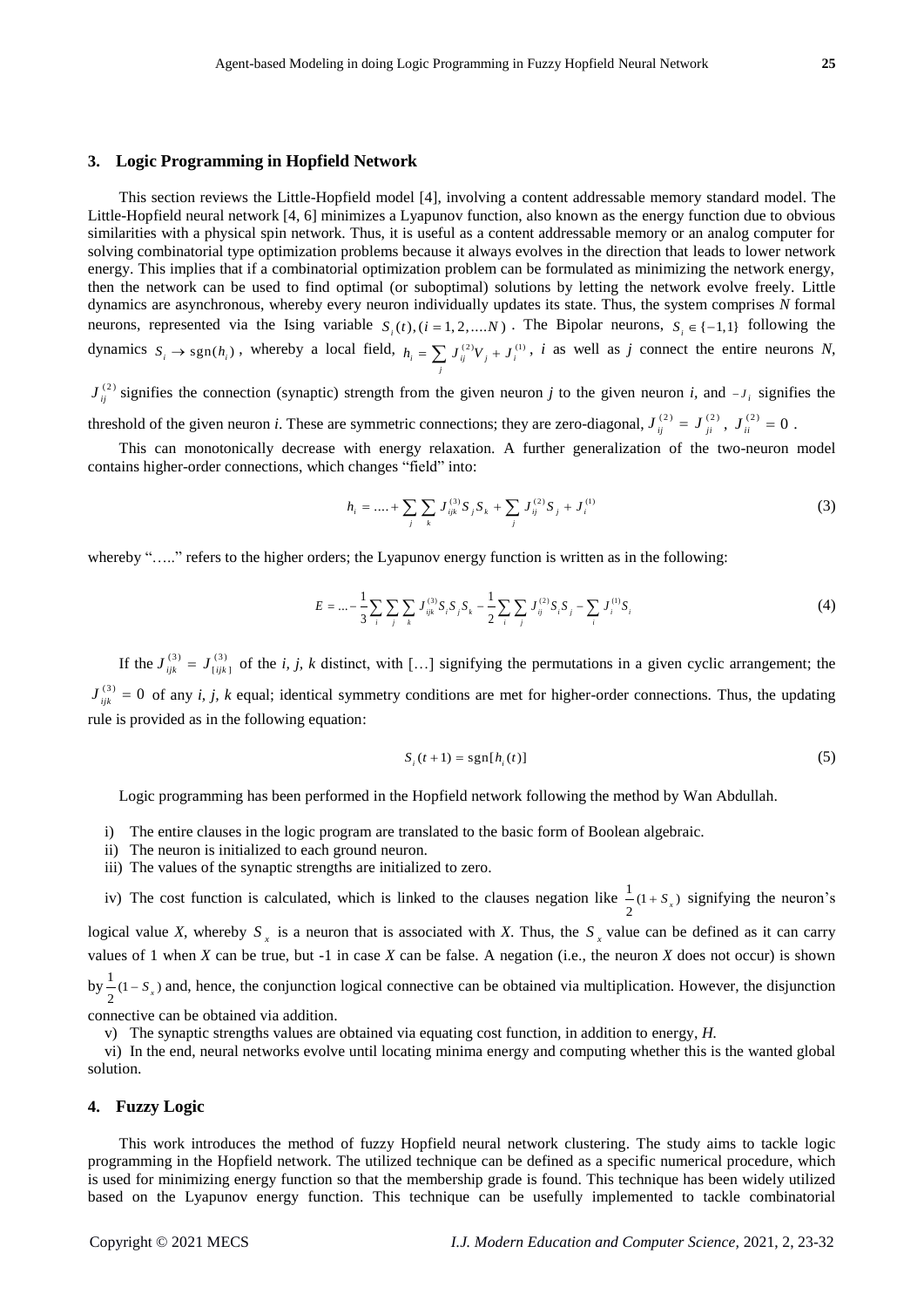optimization issues as an analog computer or as a content addressable memory. Combinatorial optimization is to locate a set of options from a distinct set that can produce the best value for several associated cost functions. According to the fuzzy Hopfield neural network, the fuzzy *c*-means clustering algorithm was imposed so that the states of the neuron are updated in the Hopfield neural network [10, 11].

#### *A. Fuzzy Clustering Technique*

Different algorithms are available according to the criterion of the least mean squares for the problem of clustering [12, 13]. The fuzzy *c*-means (FCM) clustering algorithms are famous techniques with the best performance among the entire fuzzy clustering algorithms. The techniques of fuzzy clustering represent mathematical gears so that resemblances are identified amid members of the collection samples. The fuzzy clustering technique has undergone extensive studies and analyses by researchers. The algorithm of fuzzy *c*-means clustering has been utilized to minimize the corresponding criterion function; originally proposed by Dunn [14]. However, it has been extended later to a relevant formulation, including the advanced algorithm by Bezdek [15] to an unlimited family of objective functions.

Clustering involves partitioning or classifying the collection of samples (or objects) to detached subsets or separate clusters. It has been assumed based on the fuzzy *c*-means clustering that there are specific predefined *c* clusters in the data sets. The minimization of an objective function can be carried out so that the ideal set of clusters is located. The objective function denotes the Euclidean distance amid data samples, as well as the cluster center. The fuzzy *c*-means method aims at minimizing the criterion in the least squared error sense. Concerning  $c \geq 2$  and value of the fuzzification parameter, *m* is chosen from a real number above 1. Thus, the algorithm will be degenerating to a crisp clustering algorithm in case *m=1.* Following Bezdek [15], the technique of fuzzy *c*-means clustering can be provided as in the following:

Consider  $Z = \{z_1, z_2, \dots, z_n\}$  is an unlimited unclassified data set, whereby  $z_x$  signifies the sample of training. The fuzzy *c*-partition of *Z* signifies the fuzzy subsets' family of *Z*, represented by  $P = \{A_1, A_2, \dots, A_n\}$ , whereby *c* represents a predetermined number of the cluster number. Thus, the membership grade demonstrated by  $\mu_{xi}$  shows the potential that  $z<sub>x</sub>$  belongs to *i*th fuzzy cluster.

The membership grade  $\mu_{xi}$  represents the value between zero and the one that can satisfy [15]:

$$
\sum_{i=1}^{c} \mu_{xi} = 1, \text{ for } x = 1, 2, 3, ..., n
$$
 (6)

$$
0 < \sum_{i=1}^{c} \mu_{xi} < n, \quad \text{for} \quad i = 1, \ 2, \ 3, \ \dots, c \tag{7}
$$

Using equation (7), the advanced fuzzy *c*-means algorithm has updated the membership grade as follows:

$$
\mu_{x_i} = \frac{\left(\frac{1}{(d_{x,i})^2}\right)^{\frac{1}{m-1}}}{\sum_{i}^{c} \left(\frac{1}{(d_{x,i})^2}\right)^{\frac{1}{m-1}}}
$$
\n(8)

where  $d_{x,i}$  signifies the Euclidean distance amid the training pattern  $z_x$ , with a center of class,  $v_i$  provided in the following equation (9):

$$
d_{x,i} = \left\| z_x - v_i \right\| \tag{9}
$$

Based on equation (9), *m* can be characterized as the parameter of fuzzification or the exponential weight. Thus, the fuzzification parameter, *m* has been selected at any value between 1 and  $\infty$ . It can be utilized for dominating the membership grade influence. Hence, the cluster centers can reduce noise sensitivity in the class centers' computation. Therefore, the influence of  $\mu_{xi}$  draws upon the value of *m*, whereby the greater the value of *m*, the higher fuzziness is provided. When *m=1* , it cannot be selected because the algorithm will be degenerating to the crisp clustering algorithm.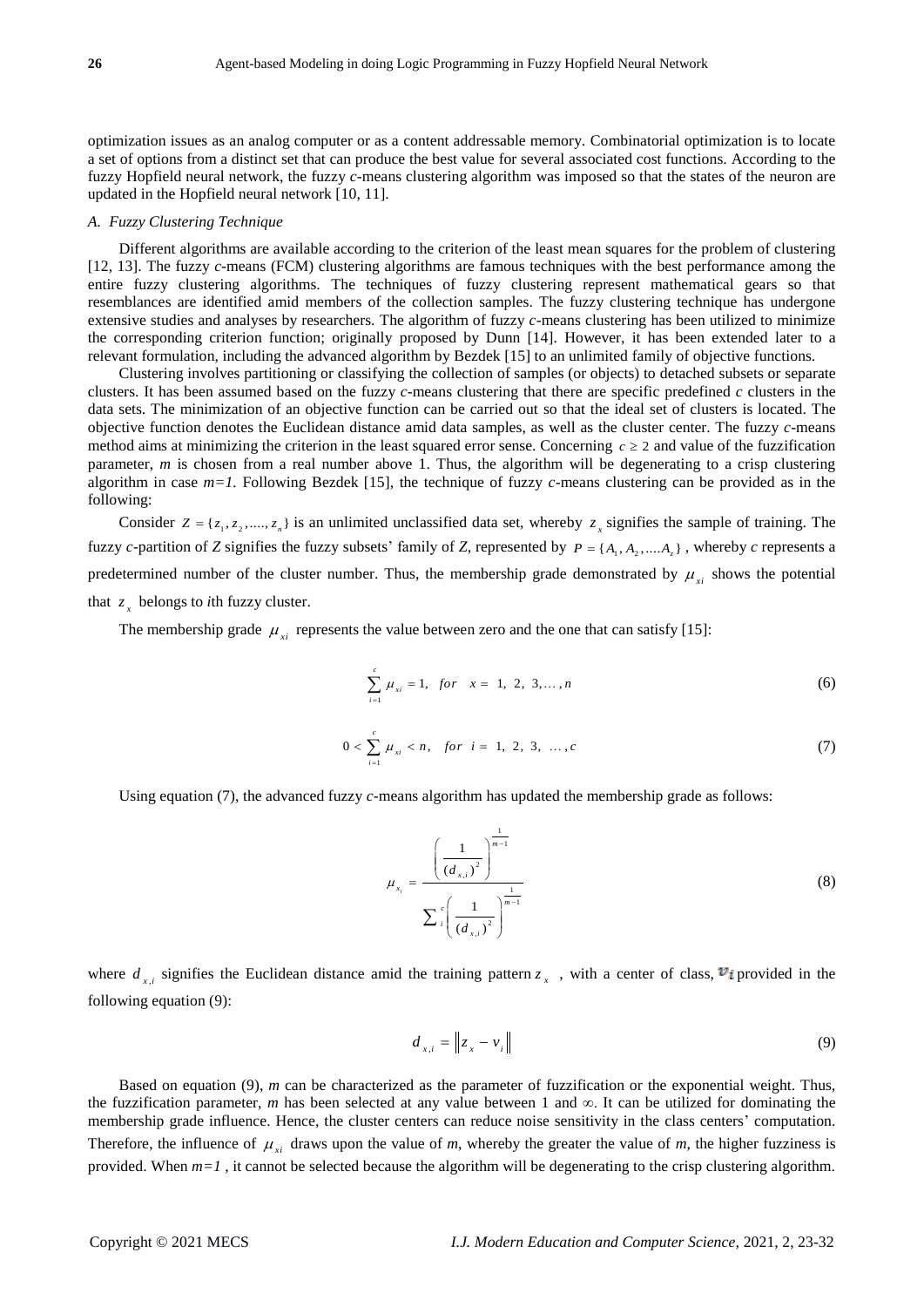#### *B. Fuzzy C-Means (FCM) Hopfield Neural Network*

Hopfield neural network can be referred to as a familiar technique utilized for solving the optimization problem depending on Lyapunov energy function as provided in equation (4).

Consider  $S_i$  signifies the binary states of the neuron *i*, and  $J_{ij}$  signifies the synaptic weight between the neurons *i* and *j*. In conformity with the traditional Hopfield neural network, the neuron in firing state, e.g.,  $S_i = 1$  shows that the sample  $z<sub>x</sub>$  belongs to the class *i*. The neuron state has been set to one or zero, and it signifies that the neuron state *i* is either firing or not firing, respectively. However, in the fuzzy Hopfield neural network, the fuzzy state neuron shows that the sample  $z<sub>x</sub>$ , belongs to class *i* to a specific uncertainty degree described by the membership function. Thus, the Lyapunov energy function in equation (5) has been modified as follows:

$$
H = -\frac{1}{3} \sum_{i} \sum_{j} \sum_{k} J_{\{ijk\}}^{(3)} S_{i} S_{j} S_{k} \mu_{xi} - \frac{1}{2} J_{\{ij\}}^{(2)} S_{i} S_{j} - \mu_{xi}(NN)
$$
\n(10)

whereby  $\mu_{xi}$  denotes membership grade, whereas *NN* denotes the number of neurons. The fuzzy Hopfield neural network has introduced the concept of the fuzzy set into the Lyapunov energy function. The algorithm can be summarized as follows:

**Step 1**: Initially, the cluster centers are defined,  $V_i$  ( $2 \le i \le c$ ), with the parameter of fuzzification  $m$  ( $1 \le m \le \infty$ ).

**Step 2:** The membership matrix,  $\mu_{xi}$  is calculated using equation (8).

**Step 3**: After achieving the value of the fuzziness, the energy function has been modified in equation (10).

## **5. The Methodology of Neural Networks Simulator Model**

Users are usually familiar with using the system; however, they are not familiar with why the simulator needs to be built, as well as the advantage of accurate results. Therefore, further description is provided in this section. The simulator of the Hopfield networks' simulator, which utilizes a traditional computer, is formulated rather than continue building a new design of the network or storing a novel memories' set. By doing so, a lot of time and energy can be saved for programmers, who wish to start rebuilding a novel system from scratch. Accordingly, the exactly matching computer program with the user's demand is constructed so that for the Hopfield Network action is simulated. Thus, the programmer can easily perform program modification, as well as storing a new data set. Agent-based modeling is designed so that users can activate the simulator. The agent-based modeling, which implemented fuzziness has been created in this study, thereby providing an idea for the users to apply the NetLogo model [16].

Moreover, agent-based modeling (ABM) [17], which is also referred to as individual-based, modeling, involves a novel paradigm of computational modeling. Thus, it is described as a system for analysis, representing 'agents' that involve and simulate the interactions of agents [18]. The attributes, as well as behaviors, are grouped by these interactions to become a scale. Programmers can, therefore, design ABM in Netlogo using the button, with the input, and the output, in addition to the slides, along with other functions, which can make ABM easily comprehended and used. ABM has also revealed the system appearance starting from low outcomes to high outcomes. Moreover, improvements can be made by disabling traditional limitations of modeling like permitting agent learning, as well as adaption and limited knowledge, along with information access because the paradigm of the agent-based modeling has been extensively utilized in dynamics, as well as intricate communities, e.g., telecommunications, health care, and other services, which involve large populations that use explicitly capture social networks.

Generally, when an ABM is built for simulating a specific phenomenon, the actors need to be identified first (i.e., the agents). After that, the processes (i.e., the rules), which govern the interactions between the agents, need to be considered.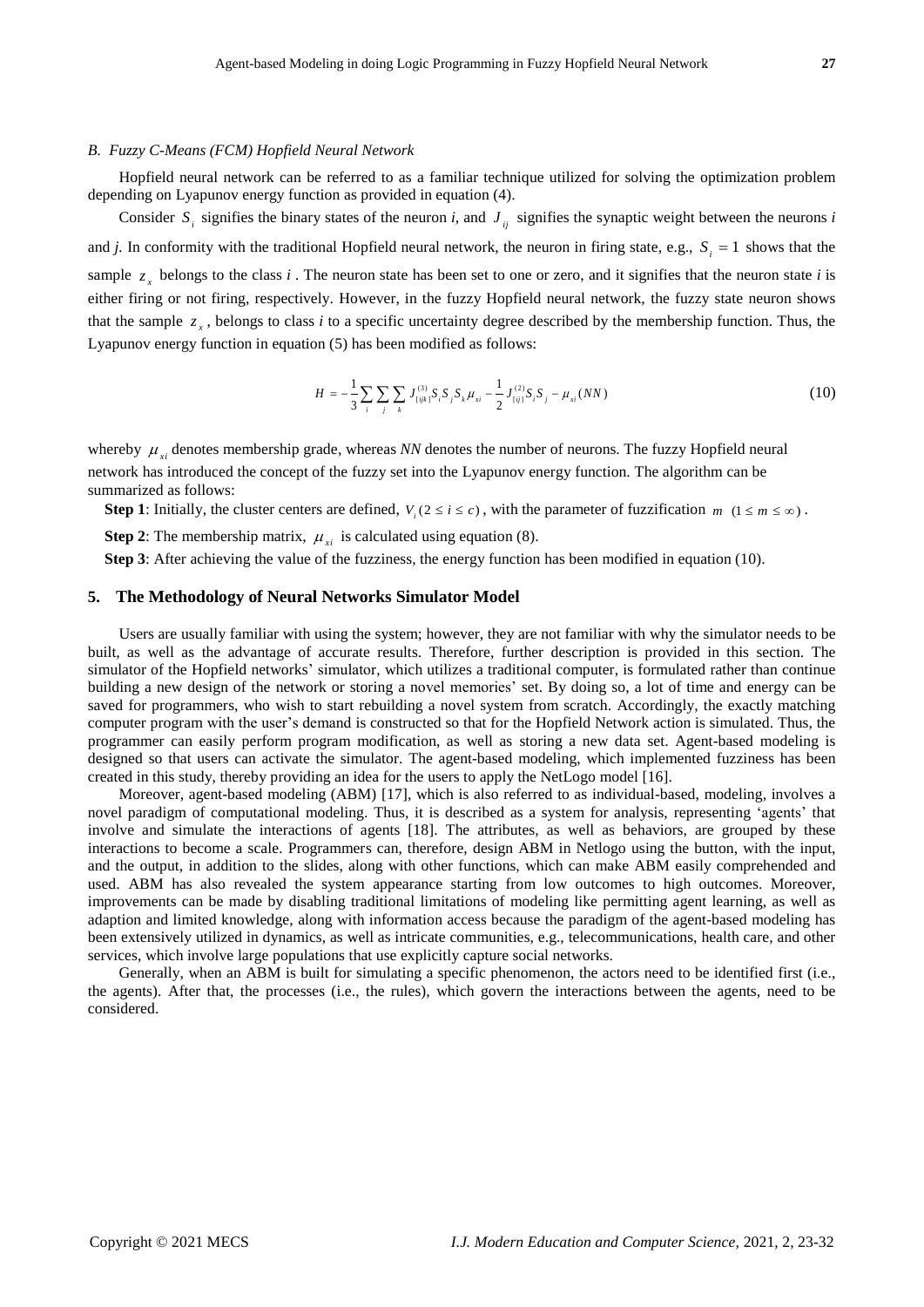

Fig.2**.** Flow Chart for integrating fuzziness logic programming in the Hopfield neural network

Description of the flow chart [16]:

PHASE 1: Enter Values

- 1) Press start-up / Reset Quick-Start button for a novel user.
- 2) The user either presses the subsequent button so that he/she advances to the subsequent step or presses the preceding button so that the user retreats to the earlier step.
- 3) Subsequently, the user can key in NN, NC1, NC2, RELAX, and COMBMAX.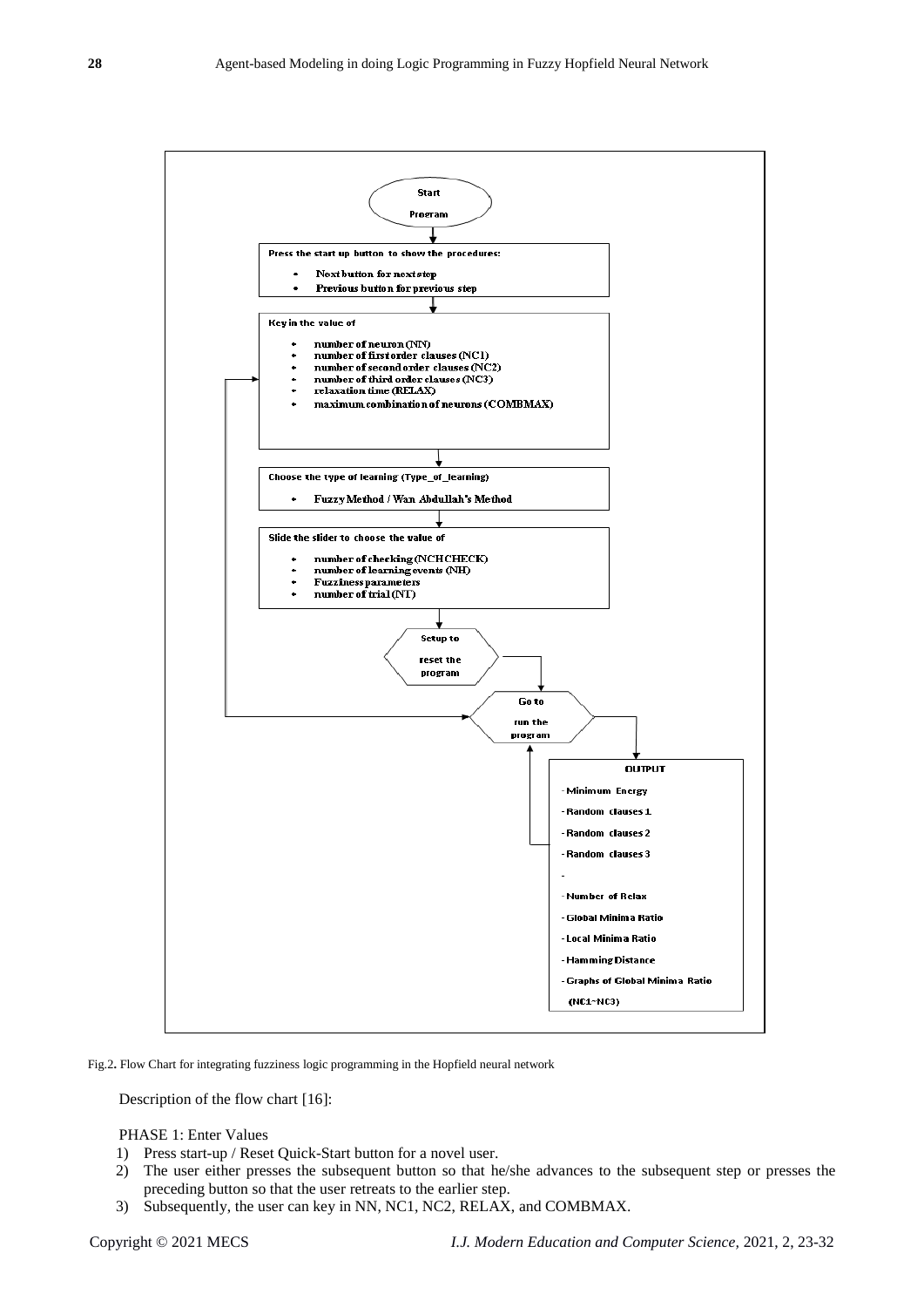- 4) There is quite a small difference in higher orders as the NN maximum is 30. NC1, NC2, NC3 relate to the value of NN, which has been keyed in. The maximum RELAX and COMBMAX numbers are 100. The try and error technique has been used to select the entire values.
- 5) Select the learning type that is the Hebb's rule or Wan Abdullah's approach.
- 6) Next, the user slides the slider so that NCHCHECK, NH, TOL, as well as NT are selected.
- 7) Maximum NCHCHECK, NH, as well as NT is 100, while the TOL value is selected as 0.5 after applying the technique of trial and error.
- 8) After setting the entire values, press the setup button for fixing and setting the program values.
- 9) After that, the user presses the 'go' button to activate the program.
- 10) It will produce random program clauses, e.g., when the user declares NC1 as 3, the 3 first-order clauses are created.

## PHASE 2: Training

- 1) The neurons' initial states are set in clauses.
- 2) In accordance with the Hopfield network's idea, which was originated from the behaviour of neurons (i.e., the particles) in a certain magnetic field, the particles are 'communicating' with each other and in a completely linked form with each particle striving to accomplish the energetically promising state, in other words, with a minimum of the energy function, called activation. All neurons in this state rotate to encourage each other to go on with rotation, allowing the network to evolve till minimum energy is reached. Consequently, the minimum energy corresponds to the wanted energy so that the global minima value is reached. Other programs that fuzzification integrated into Wan Abdullah's method, are explained in section 4.
- 3) Testing of the final state (i.e., the accomplished state after the neurons' relaxation). The final state is identified by the system as an unchanging state when it remains stable for 5 runs.
- 4) The stable state's corresponding final energy can be calculated.
- 5) If there is a difference amongst the final energy, as well as the global minimum energy within the value of tolerance, the obtained solution will be global, or the user should return to step 1.
- 6) The user computes the global solution, along with the global solutions' ratio (i.e., the ratio= Number of global solutions/ Number of iterations). Relaxation is run for 1000 trials; it is also run for 100 neurons' combinations.
- 7) To conclude, the output of each run is printed out by the system.

## **6. Simulations and Discussion**

The cluster center is set, as well as the parameter of fuzzification  $v_i = 4$  and  $m = 2$ . The technique of trial/error will generate all the values. No theoretical basis can be found to locate the most optimum choice of the parameter of fuzzification  $m$ . According to Bezdek [15], the algorithm is implemented for one of these values  $m > 1$ , which is selected as it can produce the ideal network performance. The pattern of training  $z<sub>x</sub>$  is set to an initial state, including 1 or -1. The influence of  $\mu_{xi}$  is, thus, reliant on the value of m as the greater the m, the higher fuzziness value can be

obtained.

The program has been operated for 100 trials, as well as 100 neurons' combinations. The clauses number (NC) for every number of the neurons has been identified by the ratio between 0.1 and 1.0. A comparison is held for the global minima ratio (i.e., global solutions' number/the runs' number), in addition to the running time (that is, the needed time for the neurons' relaxation toward final states) between direct method, as well as the FCM algorithm for logic programming to be performed in Hopfield network.

## *A. Hamming Distance*

Hamming distance has been originally perceived for detecting and correcting errors [9, 19]. Simply, it is a differing bits' number amid the two-bit vectors. Describing closeness of a certain bit pattern can be done easily to a differing bit pattern by determining the bit positions' number, where both compared patterns differ. Therefore, the hamming distance has been measured between both states: the final state, as well as the global state.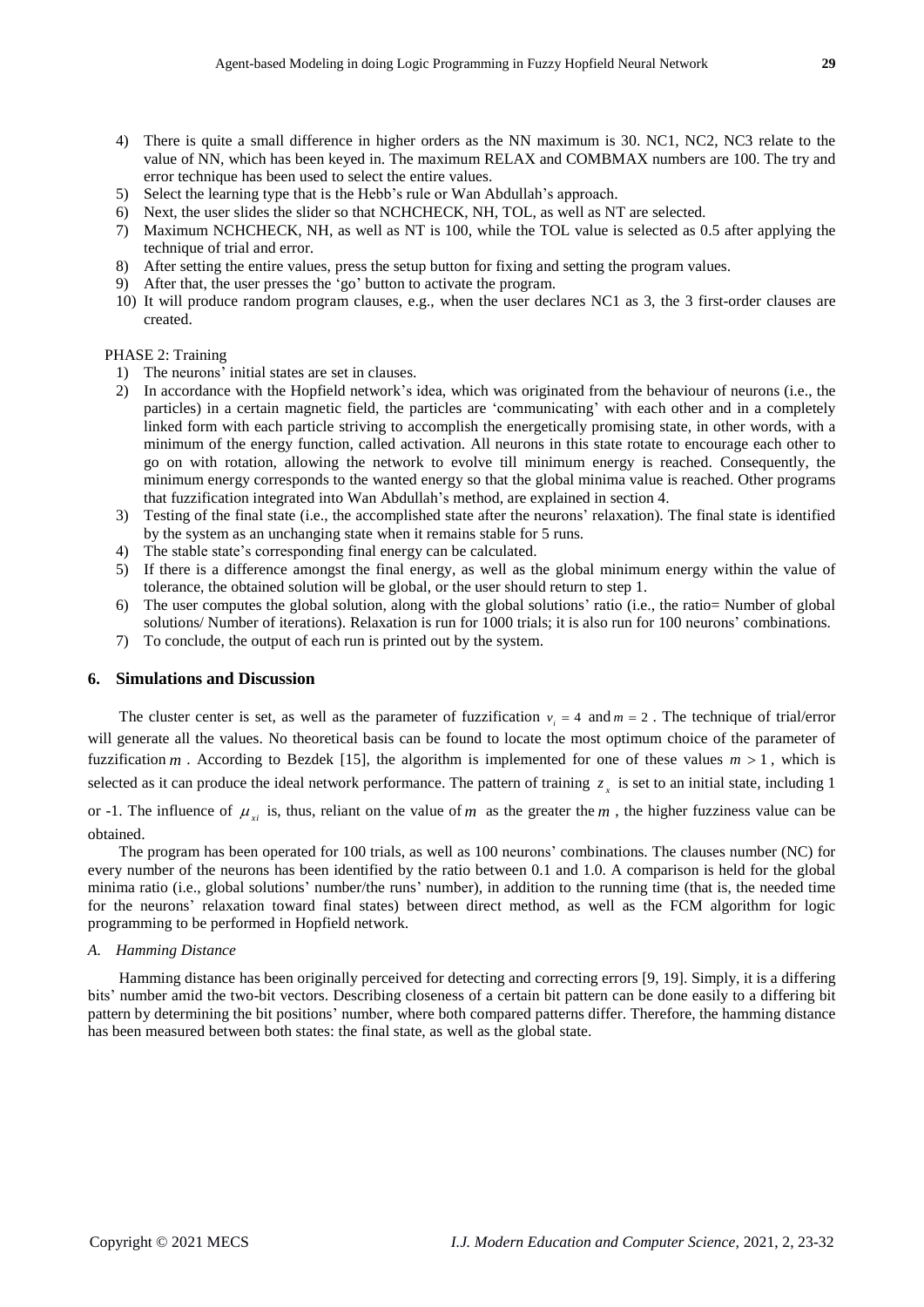| <b>Hamming Distance For NC1</b> |                     |        | <b>Hamming Distance For NC2</b> |                     |  | <b>Hamming Distance For NC3</b> |  |        |  |
|---------------------------------|---------------------|--------|---------------------------------|---------------------|--|---------------------------------|--|--------|--|
|                                 |                     |        |                                 |                     |  |                                 |  |        |  |
| 高                               |                     | 而<br>∝ |                                 |                     |  | 읇<br>cΖ                         |  |        |  |
|                                 | NC <sub>1</sub> /NN |        |                                 | NC <sub>2</sub> /NN |  |                                 |  | NC3/NN |  |

Fig.3. Hamming distances for NC1, NC2, and NC3

Fig. 3 displays the graphs of the hamming distance of each level of the clauses like NC1, NC2, and NC3. The Fig. 3 demonstrates that the hamming distance is almost close to zero, including all the cases if the neurons number (NN), with the number of the literals per clause (NC1, NC2, and NC3) amplified after applying the trial/error method. The hamming distance value is almost close to zero because neurons have reached a stable state. Therefore, the distance is approximately zero amid the given stable state, as well as the given global state. An identical statistical error is, therefore, obtained in the entire cases.

## *B. Global Minima*

Based on the global minima graphs, when it is close to 1, it is assumed to approach the best solution [20].



Fig.4. Global Minima for W.A.T method and fuzzy method, NN=40

Based on the conducted analysis, the achieved global minima ratio (i.e., the global minima values' number/the number of the runs) of the FCM has been better compared to the direct method based on the figures above. The neurons have not yielded or trapped in any of the sub-optimal solutions. It can be observed that as the network's complexity increased (i.e., the number of neurons grew larger), FCM performed more efficiently. This can be attributed to the modification and restriction of the cluster centers, as well as the energy function, thereby controlling the energy relaxation of every neuron. This, in turn, has enhanced the competence of controlling the energy relaxation process although the network has become larger. Therefore, the FCM method's global minima ratio has outperformed compared to the given direct method. When the network can be complex, the direct method's processing time has become bigger compared with FCM. The solutions also appear to oscillate; they are more easily stuck more with the given direct method.

#### *C. Processing Time*

Processing time is defined as a time acquired by a model to complete the training phase and retrieval phase[21].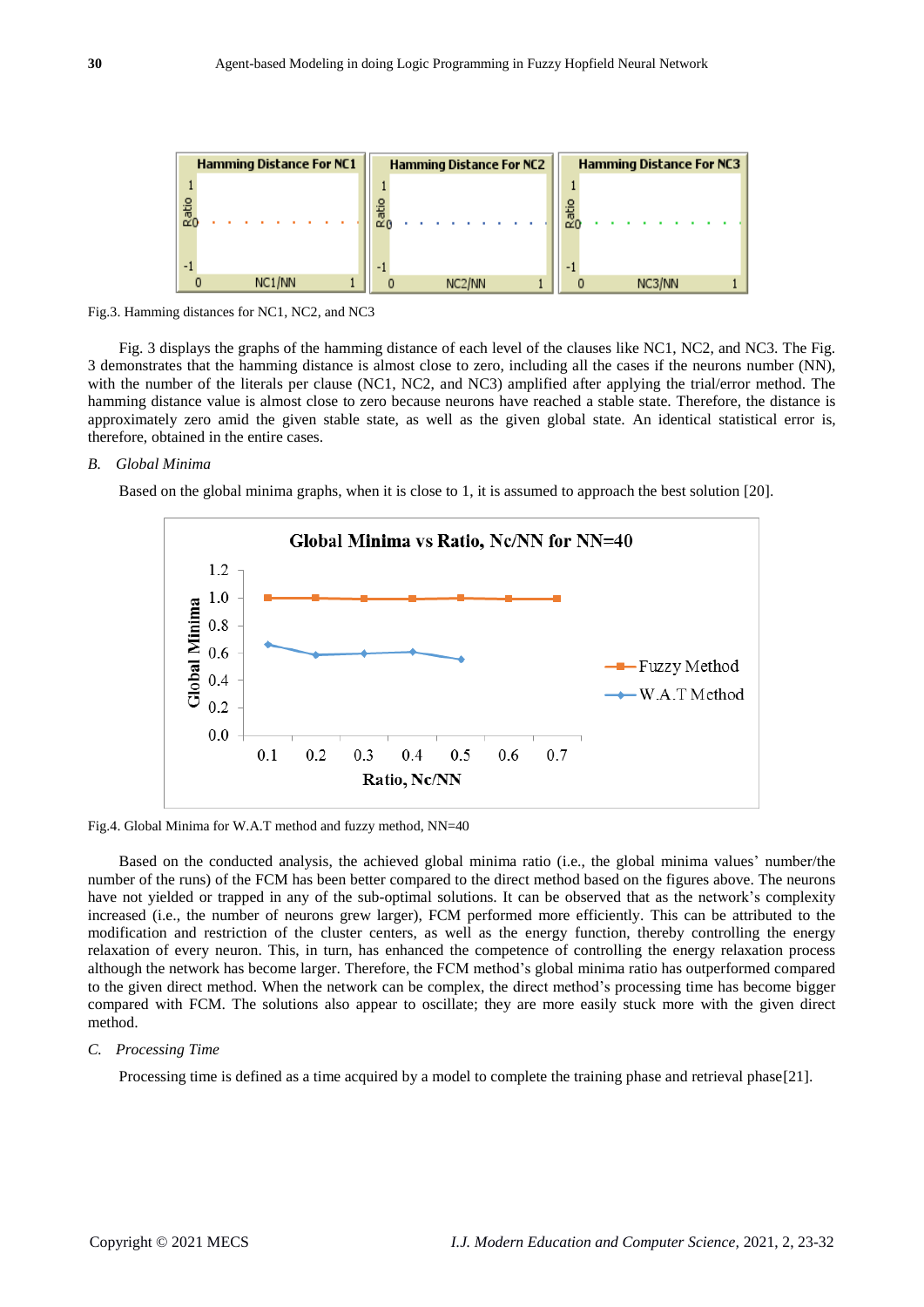

Fig.5. Processing Time for W.A.T method and fuzzy method, NN=40

As shown in Fig. 5, the technique of the fuzzy Hopfield neural network clustering can still maintain its consistency between 1.0 and 0.7 despite the increased network's complexity. However, the values of global minimum solutions for the W.A.T method decreased up to 0.4. This proves that the technique of the fuzzy Hopfield neural network clustering is better than the W.A.T method. From Fig. 5, the processing time for the fuzzy Hopfield neural network clustering technique is better than the W.A.T method. Therefore, by utilizing the FCM method for enhancing the energy function, performing logic programming in the neural network can be enhanced.

# **7. Conclusion**

Agent-based modeling has been developed in this paper to perform logic programming in the Hopfield network by utilizing the NETLOGO platform. Based on the findings of the study, the FCM's capability of performing logic programming on HNN has been more efficient compared to the method proposed by Wan Abdullah (only McCulloch pits updating rule applied to HNN). A better result has been provided regarding the global minima ratio and Hamming distance, as well as the CPU time. The results showed that FCMHNN enhanced the performing competence of logic programming if the neurons' number is larger. Also, FCMHNN possesses a higher memory capacity; it did not undergo a substantial capacity loss if the input clauses are larger. Based on the experimental results, the introduced FCMHNN produced more promising results compared to HNN. Moreover, the designed FCMHNN represents a self-organized structure. It is enormously interconnected, used in an equivalent method, and easily designed for hardware gadgets to accomplish the high-speed application. However, finding the objective function's global minimum by utilizing the Hopfield neural network remains a problem. Therefore, improving the FCMHNN training by using other algorithms such as ABC and AIS is recommended for further studies.

#### **Acknowledgment**

This research is supported by Research University Grant (RUI) (1001/PMATHS/8011131) by Universiti Sains Malaysia.

### **References**

- [1] A. S. A. Garcez, & G. Zaverucha, (1999). The connectionist inductive learning and logic programming system. *Applied Intelligence*, *11*(1), 59-77.
- [2] S. Sathasivam, S. A. Alzaeemi, & M. Velavan, (2020). Mean-Field Theory in Hopfield Neural Network for Doing 2 Satisfiability Logic Programming. *International Journal of Modern Education & Computer Science*, 12(4).
- [3] J. J. Hopfield, & D. W. Tank, (1985). "Neural" computation of decisions in optimization problems. *Biological cybernetics*, *52*(3), 141-152
- [4] S. Sathasivam, M. Mansor, M. S. M. Kasihmuddin, & H. Abubakar, (2020). Election Algorithm for Random k Satisfiability in the Hopfield Neural Network. *Processes*, *8*(5), 568.
- [5] H. Abubakar, & S. Sathasivam, (2020, October). Developing random satisfiability logic programming in Hopfield neural network. In AIP Conference Proceedings (Vol. 2266, No. 1, p. 040001). AIP Publishing LLC.
- [6] W. A. T. W. Abdullah, (1992). Logic programming on a neural network. *International journal of intelligent systems*, *7*(6), 513- 519.
- [7] S. Sathasivam, (2010). Upgrading logic programming in Hopfield network. *Sains Malaysiana*, *39*(1), 115-118.
- [8] S. Sathasivam, (2012). Applying Fuzzy Logic in Neuro Symbolic Integration. World Applied Sciences Journal 17 (Special Issue of Applied Math), pp. 79-86.